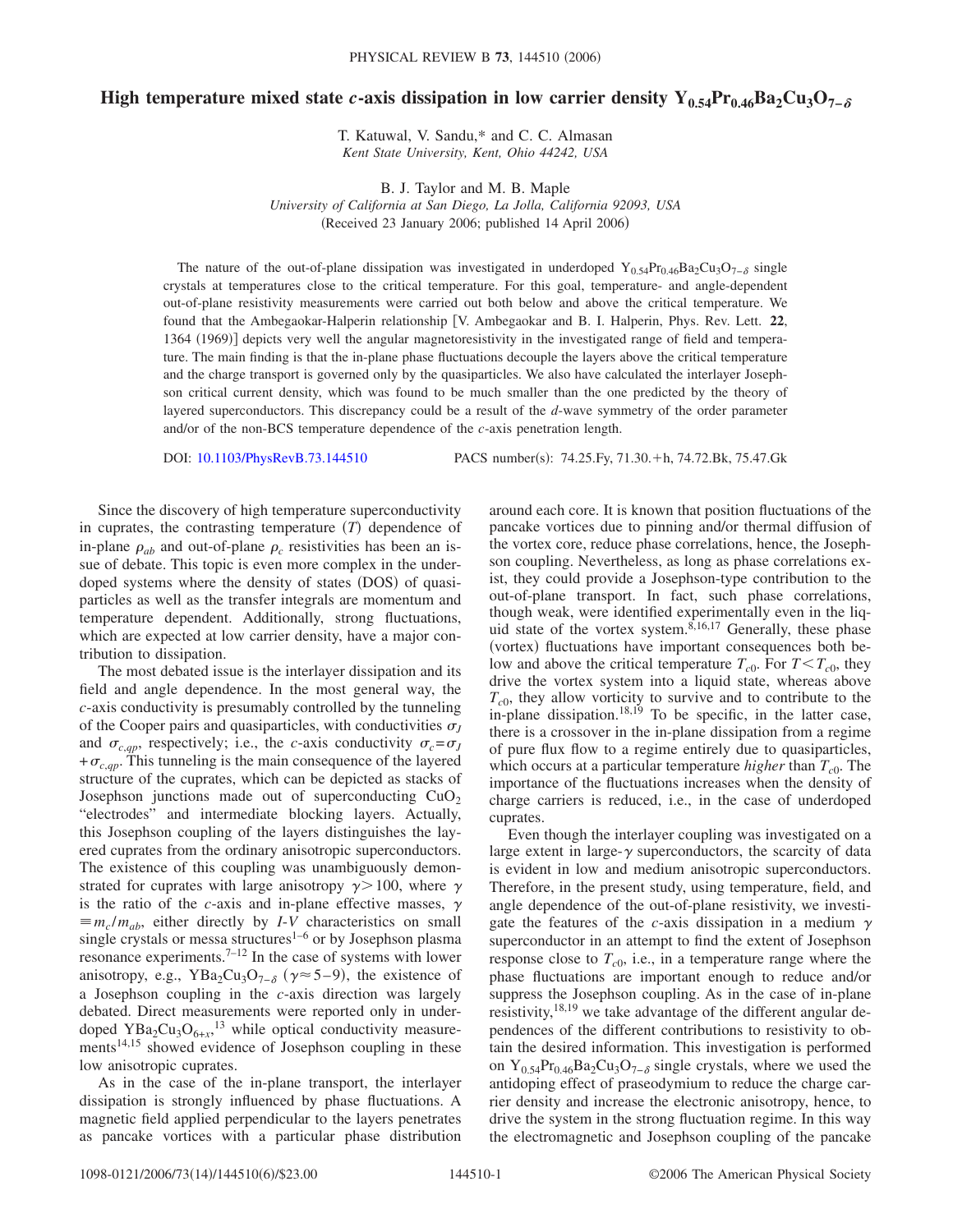

FIG. 1. (Color online) Temperature (T) dependence of out-ofplane resistivity  $\rho_c$  of an Y<sub>0.54</sub>Pr<sub>0.46</sub>Ba<sub>2</sub>Cu<sub>3</sub>O<sub>7− $\delta$ </sub> single crystal, measured in an applied magnetic field of 0, 6, 8, 10, 12, and 14 T and for  $T \le 80$  K. Insets: (top) Sketch of sample geometry and lead configuration; (bottom) zero-field  $\rho_c(T)$  shown over the whole measured *T* range. The solid lines are guides to the eye.

vortices and, subsequently, the interlayer coherence are weakened compared with the thermal fluctuations. Our main finding is that the *c*-axis dissipation scales with  $H \cos \theta$  below  $T_{c0}$ , in a temperature range that ends at the critical temperature. We relate the failing of the scaling above  $T_{c0}$  to the suppression of the interlayer Josephson coupling by the inplane phase fluctuations. So, even though in-plane strong superconducting fluctuations, hence, a large amount of condensate, persist above  $T_{c0}$ , <sup>18,19</sup> there is no out-of-plane Josephson coupling which would provide an enhanced conductivity above  $T_{c0}$ .

 $Y_{0.54}Pr_{0.46}Ba_2Cu_3O_{7-\delta}$  single crystals with typical dimensions of  $1.0 \times 0.5 \times 0.02$  mm<sup>3</sup> were grown using a standard procedure described elsewhere.20 The dimensions the the crystal for which the data are shown here are  $0.6 \times 0.65$  $\times$  0.017 mm<sup>3</sup>. We attached four gold wires (0.025 mm in diameter) with silver epoxy onto each of the two large faces of the single crystal (see top inset to Fig. 1). The two outer (inner) contacts on the same face were used as current (voltage) terminals. The contact resistance is  $2 \Omega$  at room temperature. First, a magnetic field *H* up to 14 T was applied along the *c* direction of the sample, a constant current *I*  $\leq 1$  mA was fed through pads of size  $0.05 \times 0.5$  mm<sup>2</sup>, alternately on both faces, and the voltage on each face of the single crystal was measured at set temperatures between 0 and 300 K. Next, we measured in the same way the voltages at different constant temperatures but this time the single crystal was rotated in the applied magnetic field with the angle  $\theta$  between  $H$  and the  $c$  axis varying between 0 and 360°. The out-of-plane  $\rho_c$  and in-plane  $\rho_{ab}$  resistivities were calculated using an algorithm described elsewhere.<sup>21</sup> The critical temperature  $T_{c0}$  was taken at the midpoint of the normal-superconductor transition.

Figure 1 shows the temperature *T* dependence of  $\rho_c$  of an



FIG. 2. (Color online) Angular  $\theta$  dependence of normalized outof-plane resistivity  $\rho(\theta)/\rho(0)$  of an Y<sub>0.54</sub>Pr<sub>0.46</sub>Ba<sub>2</sub>Cu<sub>3</sub>O<sub>7- $\delta$ </sub> single crystal, measured at 30, 35, and 40 K and 14 T.

 $Y_{0.54}Pr_{0.46}Ba_2Cu_3O_{7-\delta}$  single crystal measured at different applied magnetic fields, while its bottom inset shows the zero-field  $\rho_c(T)$  over the whole measured temperature range. Even though this is a strongly underdoped sample, with a zero-field superconducting transition temperature  $T_{c0}$ =38 K, it has a sharp transition, attesting to the good quality of this single crystal. The magnetoresistivity in the normal state is very small and positive. The normal state is metallic at high temperatures and becomes nonmetallic for temperatures lower than 133 K. The upturn in  $\rho_c(T)$  observed below this temperature is the result of a complex process. First, there is a reduction in the planar density of states DOS due to the opening of the pseudogap at  $\mathbf{k} = (\pi/2a, 0)$  (nodes) with decreasing  $T$ <sup>22</sup> second, the transfer integral of the coherent contribution is angle dependent with maxima at the nodal points.

The angular dependence of the normalized *c*-axis resistivity  $\rho_c(\theta)/\rho_c(\theta=0)$  of Y<sub>0.54</sub>Pr<sub>0.46</sub>Ba<sub>2</sub>Cu<sub>3</sub>O<sub>7- $\delta$ </sub> measured at 30, 35, and 40 K in a magnetic field of 14 T is shown in Fig. 2. Both below and above  $T_{c0}$ ,  $\rho_c(\theta)$  displays a minimum at  $\theta = 90^{\circ}$  (i.e., for *H*||*ab* plane) and a maximum value at  $\theta$  $=0^{\circ}$  (i.e., for *H*||c axis). The former (latter) value of the angle corresponds to maximum (zero) transverse Lorentz force on the flux vortices. This fact rules out the possibility that flux motion contributes to the measured *c*-axis dissipation, since the measured dissipation is maximum for angles for which the Lorentz force is zero. Therefore, we assume that the *c*-axis transport in the mixed state involves Josephson and quasiparticle contributions which depend on *T*, *H*, and  $\theta$ .

In the geometry we have used, the *c*-axis component of the current density flows mainly along the crystal edges in a wall of width almost equal to the pad width  $\Delta = 50 \mu$ m. We call this region the active area. The variation of the current density over this width is  $[J_z(z,L/2)-J_z(z,L/2)]$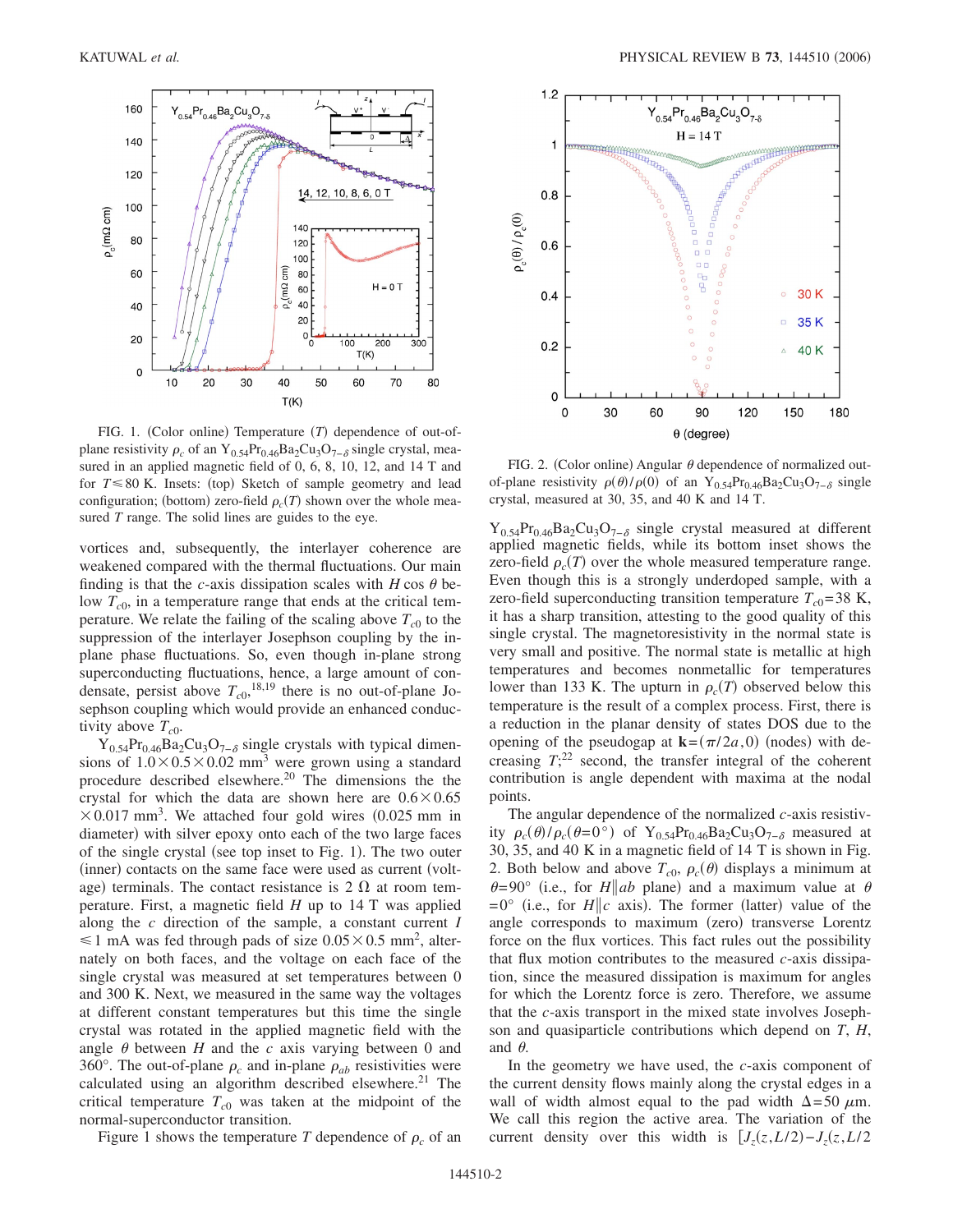$(-\Delta)$ ]/*J<sub>z</sub>*(*z*,*L*/2) < 14%, while, outside of this width, the current density decreases fast toward the center of the crystal. Therefore, we conclude that only these edge walls of the single crystal are involved in the current transport along the *c* axis.

The characteristic lengths for a stack of Josephson junctions are the Josephson penetration length  $\lambda_i$ , which accounts for the field penetration within the nonsuperconducting interlayer space and the *c*-axis London penetration length  $\lambda_c$ , which accounts for the magnetic screening. For this single crystal,  $\lambda_i \approx 0.03$   $\mu$ m, much smaller than  $\Delta$ . Therefore, it is inappropriate to consider the single crystal as a stack of short junctions. For a stack of long junctions, Josephson vortices might be generated even in the absence of in-plane external fields if the in-plane currents are strong enough to create the required phase gradient. This phase gradient is generated if the junction length is larger than  $\lambda_c$ . Hence, if the width of the active area  $\Delta$  is of the order of the *c*-axis magnetic penetration length  $\lambda_c$  one can assume that the in-plane currents are too small to generate Josephson vortices in the active area. There are no available data concerning  $\lambda_c$  for strongly underdoped  $Y_{1-x}Pr_xBa_2Cu_3O_{7-\delta}$ . An estimate of  $\lambda_c$  based on a similar underdoped YBa<sub>2</sub>Cu<sub>3</sub>O<sub>x</sub> is of the order of 30  $\mu$ m.<sup>23</sup> Therefore, this Josephson system satisfies the condition  $\lambda_i$  $\ll \Delta \sim \lambda_c$ . Hence, we assume that in this case the Josephson vortices are most likely absent and we can use the Ambegaokar-Halperin relationship. Additionally, the current we use is very low with a total current density *J*  $=4$  A cm<sup>-2</sup>  $\leq J_c$ . Under these assumptions, we proceed to obtain an analytical relationship for the *c*-axis resistivity as a function of field, temperature, and angle.

Generally, the total conductivity can be derived from Kubo's relationship for both Josephson and quasiparticle current.<sup>24</sup> However, this relationship is difficult to handle in the absence of an analytical dependence of the in-plane diffusion coefficient on field and temperature. Several experimental reports<sup>25–28</sup> have shown that the Ambegaokar-Halperin (AH) expression,<sup>29</sup> which is valid for a single Josephson junction, can be successfully used to fit the *c*-axis resistivity data when making specific assumptions on the expression of the critical current. The Ambegaokar-Halperin expression for *c*-axis resistivity is given by

$$
\rho_c(T) = \rho_n \left[ \mathcal{I}_0 \left( \frac{\Phi_0 I_c(T)}{2 \pi k_B T} \right) \right]^{-2},\tag{1}
$$

where  $\rho_n$  is the intrinsic normal-state resistivity of the junction,  $\mathcal{I}_0$  is the modified Bessel function,  $\Phi_0$  is the flux quantum,  $I_c$  is the critical current at a temperature  $T$ , and  $k_B$  is Boltzmann's constant. Note that the AH relationship accounts also for the contribution of the quasiparticles through  $\rho_n$ .

Because of the high energy of the Josephson coupling  $\Phi_0 I_c / 2\pi$  relative to the thermal energy, one can use the asymptotic expansion  $\mathcal{I}_0(x) \approx \exp(x)/\sqrt{2\pi x}$  for  $x > 1$ . This approximation gives, for example, for *x*=3 a 5% error compared with the exact Bessel function. An estimate of the zero-field conductivity of our samples gives  $x(B=0) = 5.5$  at 35 K and an error of approximately 2%. With this approxi-

mation, Eq. (1) gives the the following expression for the *c*-axis resistivity at high temperatures:

$$
\rho_c(T,H) \approx \rho_{c,qp} \frac{\Phi_0 I_c(T,H)}{k_B T} \exp\left(-\frac{\Phi_0 I_c(T,H)}{\pi k_B T}\right). \tag{2}
$$

Next, we discuss the  $T$  and  $H$  dependence of  $I_c$ . The temperature dependence of the AH relationship is limited only to the spin-wave-type fluctuation of the order parameter. Therefore, we have to include in the above critical current term the contribution accounting for the presence of vortices. The maximum Josephson current  $I_c$ , which is related to the interlayer phase difference, is strongly influenced by the level of the fluctuations of the phases in each layer. To be specific, the Josephson current density  $J_c$  decreases as a result of both the thermally induced misalignment of the planar vortices, which creates a gauge-invariant phase difference  $\varphi_{n,n+1}$  from layer to layer, and the thermally induced phase slippage (spin-wave-type phase fluctuations). Regarding the thermal motion of the pancake vortices, there is a complex process of renormalization of  $J_c$ , which suppresses  $J_c$ .<sup>30</sup> A suppressed  $J_c$ increases in turn the penetration depth  $\lambda_c$  and hence reduces the elastic constants, which in turn further suppresses  $J_c$ . This process is present both in the solid and liquid phases of the vortex system because the only difference between these two phases is the vanishing of the shear constant  $c_{66}$  in the latter phase. Additionally, the phase difference depends on the pancake position within each plane. Therefore, to obtain the interlayer critical current, one has to go beyond the ensemble average $31,32$  and to also use a space average of the critical current. Hence, 33,34

$$
I_c^2 = J_{c0}^2 \int d\mathbf{r}_1 \int d\mathbf{r}_2 \exp\{i[\phi_{n,n+1}(\mathbf{r}_1) - \phi_{n,n+1}(\mathbf{r}_2)]\},
$$
 (3)

with  $J_{c0}$  the local intrinsic (bare) Josephson critical current density. At high temperatures, Eq. (3) becomes

$$
I_c^2(T, H) = J_{c0}^2(T)AS(H),
$$

where *A* is the area of the junction and  $S(H)$ , given by

$$
S(H) = \int d\mathbf{r} \langle \cos[\phi_{n,n+1}(\mathbf{r})] - \cos[\phi_{n,n+1}(\mathbf{0})] \rangle, \qquad (4)
$$

is the correlation area, which needs to be evaluated. Following Koshelev, Bulaevski, and Maley, $31$  we make the approximation

$$
S(H) \approx f\gamma^2 s^2 (H_j/H_z)^\alpha. \tag{5}
$$

Here,  $f(H,T)$  is a function of order unity with a weak  $T$ dependence, *s* is the interlayer spacing,  $H_j = \Phi_0 / \gamma^2 s^2$  is a characteristic field, and  $H_z = H \cos \theta$  is the magnetic field in the *c*-axis direction. The deviation of the exponent  $\alpha = 1$  $-k_B T/2 \pi E_0(T)$  from unity is a result of the spin-wave-type phase fluctuations and increases strongly close to the critical temperature.  $[E_0 = s\Phi_0^2/(4\pi\mu_0\lambda_{ab}^2)$  is the Josephson energy of the area  $\gamma^2 s^2$ <sup>35</sup>] The above approximation [Eq. (5)] is valid for applied magnetic fields larger than the characteristic field  $H_i$ . For the single crystals with a Pr doping  $x=0.46$ , for which  $\gamma=26$  and  $s=11.7$  Å, the characteristic field  $H_i$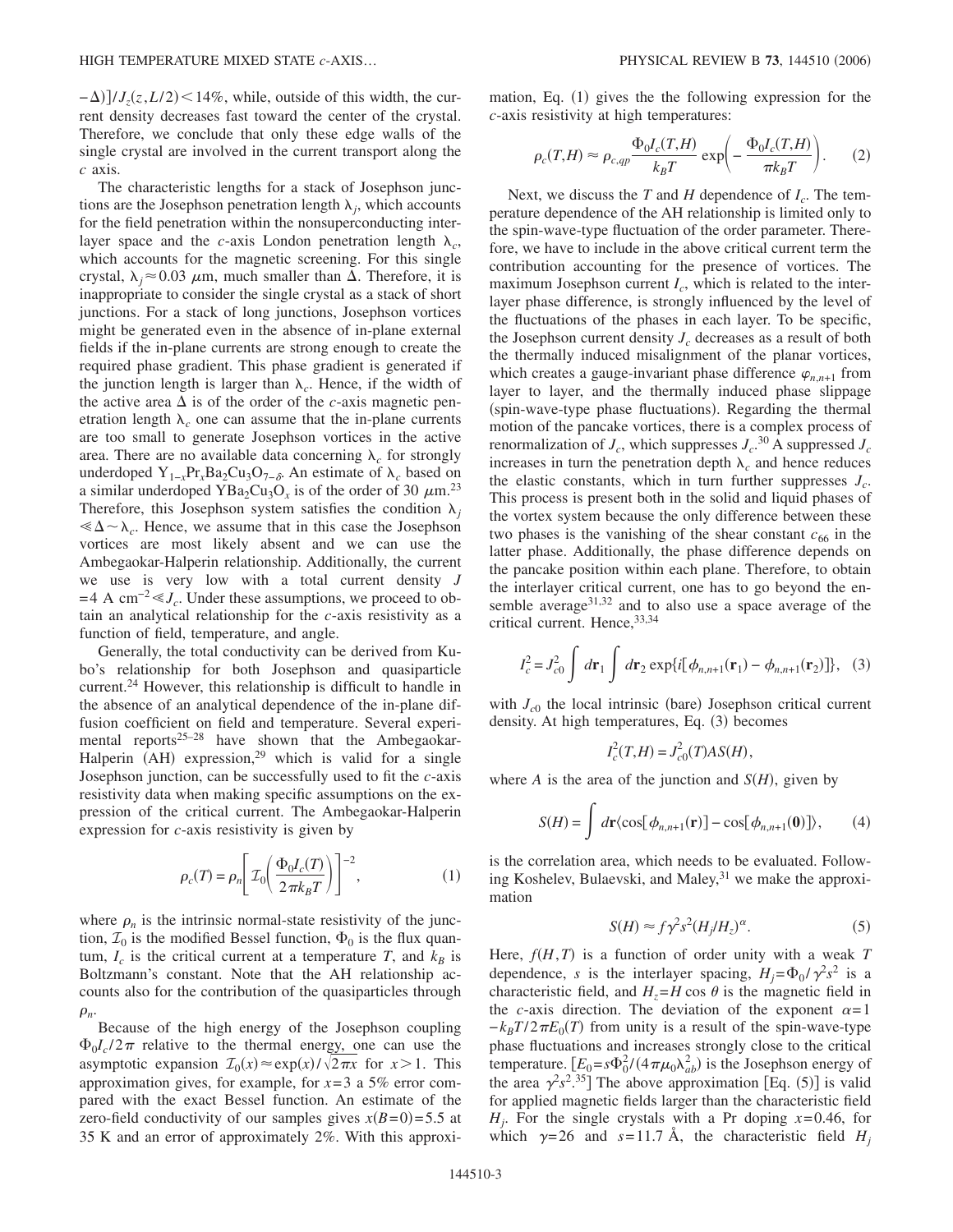

FIG. 3. (Color online) (a) Plot of the out-of-plane resistivity  $\rho_c$ vs *H*|cos  $\theta$ | of an Y<sub>0.54</sub>Pr<sub>0.46</sub>Ba<sub>2</sub>Cu<sub>3</sub>O<sub>7−δ</sub> single crystal, measured at 25, 30, 35, and 36 K and 6 T (open circles), 8 T (diamonds), 10 T (triangles), 12 T (inverted triangles), and 14 T (open squares). Inset: Plot of  $\rho_c(H|\cos \theta)$  measured at 40 K. (b) and its inset: Same plot of the data measured at 14 and 10 T, respectively. The solid lines are fits of the data with Eq.  $(7)$ .

 $\approx$  2.3 T. Hence, Eq. (5) is valid for *H* > 2.3 T. With this approximation, the Josephson critical current becomes

$$
I_c(H,T) = J_{c0}(T) \gamma s f^{1/2} A^{1/2} (H_j/H_z)^{\alpha/2}.
$$
 (6)

Equation (4), and hence Eq. (6), was derived in the approximation of a completely decoupled pancake vortex liquid, when the correlation of the cos  $\varphi_{n,n+1}$  terms drops on a length scale of the order of the intervortex spacing.

Equations (2) and (6) give the following expression for the out-of-plane resistivity:

$$
\rho_c(T, H, \theta) \approx \rho_{c, qp} \frac{\Phi_0 J_{c0}(T) \gamma s f^{1/2} A^{1/2}}{k_B T} \left(\frac{H_j}{H |\cos \theta|}\right)^{\nu}
$$

$$
\times \exp\left[-\frac{\Phi_0 J_{c0}(T) \gamma s f^{1/2} A^{1/2}}{\pi k_B T} \left(\frac{H_j}{H |\cos \theta|}\right)^{\nu}\right],\tag{7}
$$

with  $\nu = \alpha/2$ . An important result of Eq. (7) is that the outof-plane resistivity in the mixed state where Josephson tunneling dominates the conduction should scale with  $H \cos \theta$ . Figure 3(a) is a plot of  $\rho_c$  vs *H* cos  $\theta$ , measured at several temperatures below  $T_{c0}$  and in applied magnetic fields of 6, 8, 10, 12, and 14 T. Note that the data, indeed, follow the *H* cos  $\theta$  scaling.

Above the critical temperature,  $\rho_c$  vs  $H \cos \theta$  plots no longer map onto a single curve [see inset to Fig. 3(a) for *T*  $=40$  K. This fact hints at the complete vanishing of the interplane phase correlations, and hence of the Josephson contribution to dissipation above  $T_{c0}$ . Thus, the phase fluctuations suppress the mechanism responsible for bulk superconductivity at the critical temperature, even though the in-plane dissipative processes still carry the hallmark of superconducting phase fluctuations up to temperatures well above  $T_{c0}$ .<sup>18,19</sup>

The term  $\rho_{c,qp}$  in Eq. (7) ensues from the quasiparticle current driven by the time variation of the gauge-invariant phase difference. In the case of *d*-wave superconductors, the quasiparticle concentration does not vanish with decreasing temperature. At any temperature *T*, there is always a **k** range so that  $\Delta(\mathbf{k}) \le k_B T$ , which facilitates the quasiparticle excitation near the gap nodes. Microscopic models have shown that in the case of constant DOS, the quasiparticle out-ofplane resistivity below the critical temperature depends on temperature as  $\rho_{c,qp} = \rho_n(3\Delta_0^2/\pi T^2)$  if the tunneling is coherent and is *T* independent if the tunneling is completely incoherent.<sup>36</sup> A real material displays both contributions; hence, it follows a power law temperature dependence. Additionally, the DOS decreases with decreasing *T* in underdoped cuprates. The absence of an analytical expression for the temperature dependence of the DOS makes impossible the determination of the temperature dependence of the quasiparticle contribution to resistivity. In the presence of a magnetic field, there is a small change in conductivity due to the Doppler shift in the quasiparticle spectrum.<sup>37</sup> However, a sensitive change requires extremely high magnetic fields, 38 so that in the present measurements ( $H \le 14$  T)  $\rho_{c,qp}$  is practically field independent. Indeed, the *c*-axis resistivity data show that the normal-state magnetoresistivity is very small, which implies an almost *H*-independent quasiparticle contribution to the out-of-plane conduction. Therefore, we assume that  $\rho_c(T)$  measured in 14 T in the normal state and its extrapolation at lower temperatures in the mixed state is the out-of-plane quasiparticle resistivity  $\rho_{c,qp}(T)$ .

With  $\rho_{c,qp}(T)$  determined as just discussed above, we fitted the  $\rho_c(T, H, \theta)$  data with Eq. (7) with two fitting parameters: the exponent  $\nu(T)$  and

$$
C(T) = \frac{\Phi_0 J_{c0}(T) \gamma s A^{1/2} H_j^{\nu(T)}}{\pi k_B T},
$$

where we take  $f \approx 1$ . The results of the fitting of the data measured at several temperatures, and in 14 and 10 T are shown in Fig. 3(b) and its inset, respectively. The excellent fit of the out-of-plane resistivity data with Eq. (7) confirms the validity of our approach and shows that the *T*, *H*, and  $\theta$ dependence of the measured out-of-plane resistivity in the mixed state is dominated by the Josephson tunneling of the Cooper pairs and the quasiparticle tunneling.

The picture that immerges from these results is as follows. As in the case of the in-plane dissipation, the fluctuations have a significant effect on the nature of  $\rho_c$  at high tempera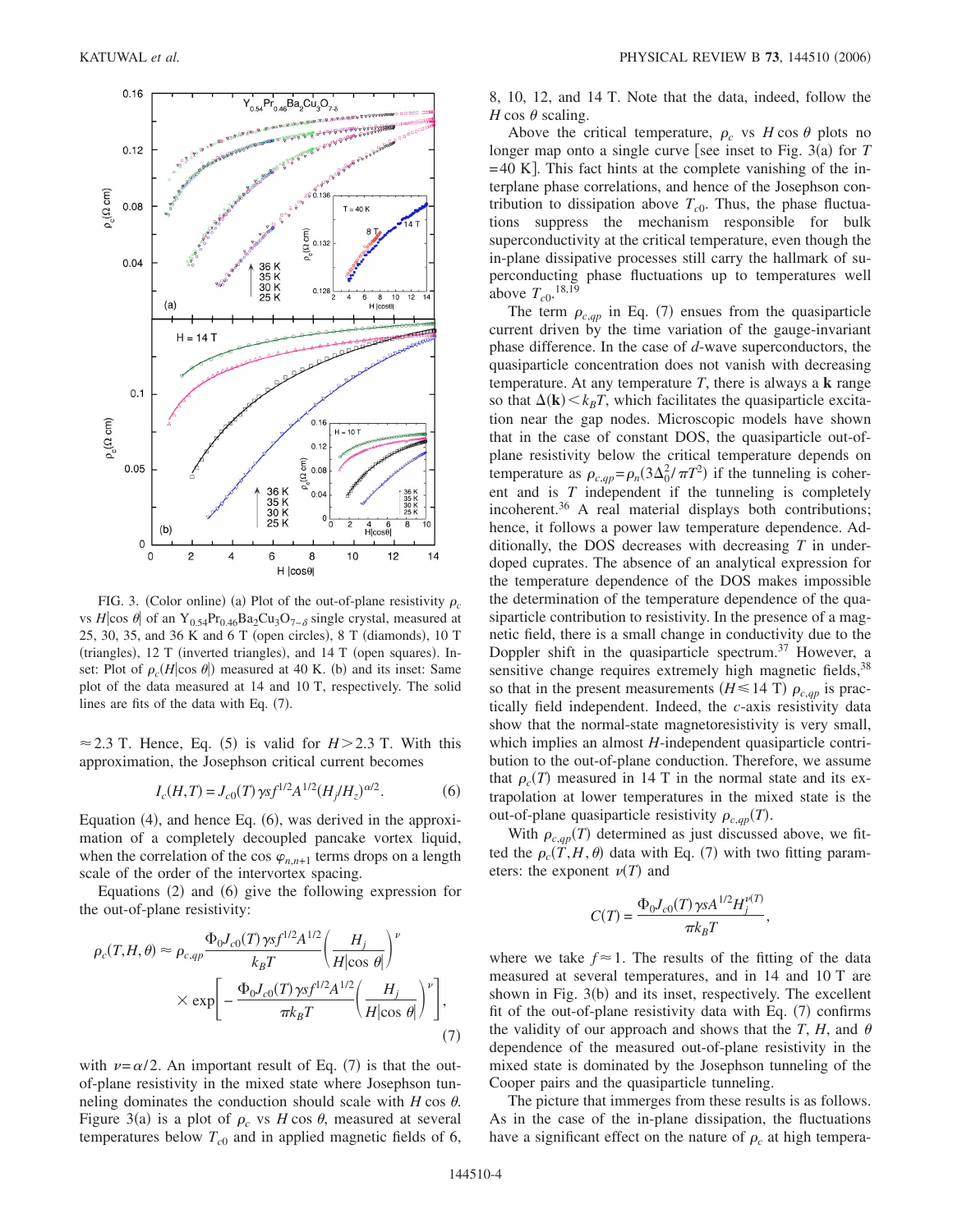tures in low charge carrier density cuprates such as  $Y_{0.54}Pr_{0.46}Ba_2Cu_3O_{7-\delta}$ . Nevertheless, although the dissipations along the two directions have the same origin, they are governed by different mechanisms, hence, display two temperature scales. The out-of-plane dissipation is governed by the Josephson tunneling of the Cooper pairs and the quasiparticle tunneling. With increasing *T*, the in-plane phase fluctuations give rise to a rapid suppression of the Josephson coupling, the unique process which makes superconductivity a bulk phenomenon, and of the corresponding interlayer supercurrent density. Small interlayer correlations survive above the irreversibility temperature up to 37 K above which both the Josephson coupling and the corresponding interlayer supercurrent vanish. At  $T>T_{c0}$ , even though in-plane vorticity has been shown to exist in a strongly fluctuating regime,  $18$ these phase fluctuations are too fast to allow any phase correlation along the *c* axis. Hence,  $\sigma_l = 0$  and the out-of-plane conductivity is only a result of quasiparticle tunneling. This is not the case of the in-plane dissipation, which displays a contribution from phase fluctuations (pancake vortices) arising from their motion driven by the transport current up to a charge-carrier-density-dependent temperature  $T_{\varphi} \gg T_{c0}$ .<sup>18,19</sup> Therefore, the temperature scale is  $T_{c0}$  ( $T_{\varphi}$ ) for the contribution of the superconducting dissipation to the total out-ofplane (in-plane) resistivity. These two temperatures merge as the density of charge carriers increases toward the optimal doping.

Additional improvements to the model used in this study would require the incorporation of nonequilibrium effects due to the nodal quasiparticles, mainly in the high temperature range.<sup>39</sup> This simple AH approach, which constitutes the starting point of our analysis, though fruitful, has been the subject of criticisms regarding the omission of the interaction between adjacent junctions, $40$  and the assumption of a Fermi liquid behavior in underdoped cuprates. However, the simplicity of the AH relationship and its reported success at low temperatures make it attractive, with appropriate assumptions, in the high temperature regime. Our present results confirm, indeed, its applicability close to  $T_{c0}$ .

From the angular magnetoresistivity data, we also extracted the temperature dependence of the bare interlayer Josephson) critical current density at high temperatures, close to  $T_{c0}$ , from

$$
J_{c0}(T) = \frac{\pi k_B T C(T)}{\Phi_0 \gamma s A^{1/2} H_j^{\nu(T)}},
$$
\n(8)

using the fitting parameter  $C(T)$  as obtained from the fit of the angular magnetoresistivity data at high temperatures with Eq. (7). A plot of  $J_{c0}$  vs  $T$  is shown in Fig. 4. These values of  $J_{c0}$  are smaller than the values predicted by a simple model<br>of layered superconductors, which gives  $J_{c0}$ of layered superconductors, which gives *Jc*<sup>0</sup>  $=\Phi_0/[2\pi\mu_0\lambda_c^2(T)]$ . The temperature dependence of the data follow the power law  $J_{c0}(T) \approx 7.6 (T/T_{c0})^{-1.73}$ . Such a *T* dependence could be the result of the complexity of the interlayer Cooper pair transport in cuprates containing conducting CuO chains combined with the *d*-wave symmetry of the superconducting order parameter. Therefore, the temperature dependence of  $J_{c0}$  is provided not only by  $\lambda_c^{-2}(T)$ , but also by



FIG. 4. (Color online) Josephson critical current density  $J_{c0}$ , calculated with the fitting parameters obtained by fitting the angular magnetoresistivity, vs reduced temperature  $T/T_{c0}$ . The solid line is a power law fit. Inset: Temperature  $T$  dependence of exponent  $\nu$ (empty circles) obtained by fitting the magnetoresistivity data. The theoretical  $\nu(T)$  dependence is calculated with the *T* dependence of the penetration depth  $\lambda_{ab}(T)$  given by the BCS theory and taking as the critical temperature  $T_{c0}$ =38 K.

the *T* dependence of the density of states of the localized resonant centers.<sup>41</sup> The  $\lambda_c^{-2}(T)$  itself changes its convexity at high temperatures,<sup>23</sup> most probably due to the excitation of the quasiparticles out of the condensate at gap nodes.

The temperature dependence of the exponent  $\nu$  is shown in the inset to Fig. 4. A fit of the data gives a linear *T* dependence, i.e.,  $\nu(T) = 1.7(1 - T/T^*)$ , where  $T^* = 39.5$  K is slightly higher than  $T_{c0}$  defined as the midpoint of the transition curve. Theoretically, the exponent  $\nu$  should be linear in  $T\lambda_{ab}^2(T)$ . A plot of the theoretical  $\nu(T)$  curve using the BCS dependence of  $\lambda_{ab}^2(T)$  is also shown in Fig. 4. The experimental and theoretical values are close to each other for *T*  $\geq$  30 K. At lower temperatures, the data obtained from fitting are almost twice as high as the theoretical values. Actually, the expression used for the field dependence of  $I_c$  [Eq. (6)] is not valid at low temperatures. This could be one reason for the above discrepancy. It is interesting to note, however, that the scaling of  $\rho_c(H|\cos \theta|)$  still works down to 20 K. Another reason for the discrepancy between the experimental and theoretical values of  $\nu$  could be that  $\lambda_{ab}^{-2}(\overline{T})$  has a non-BCS temperature dependence due to the nodal quasiparticles.

In summary, we analyzed the out-of-plane dissipation in a medium anisotropic underdoped cuprate at temperatures around  $T_{c0}$ . We performed these measurements in order to investigate the origin of the large  $\rho_c$  and its *T*, *H*, and angle dependence in this material. The data are well fitted by the Ambegaokar-Halperin expression for temperatures up to the critical temperature and applied magnetic fields as high as 14 T. We found that the interlayer resistivity follows a simple scaling law as a function of magnetic field and angle, i.e.,  $\rho_c(H, \theta) = \rho_c(|H \cos \theta|)$ . The existence of the scaling